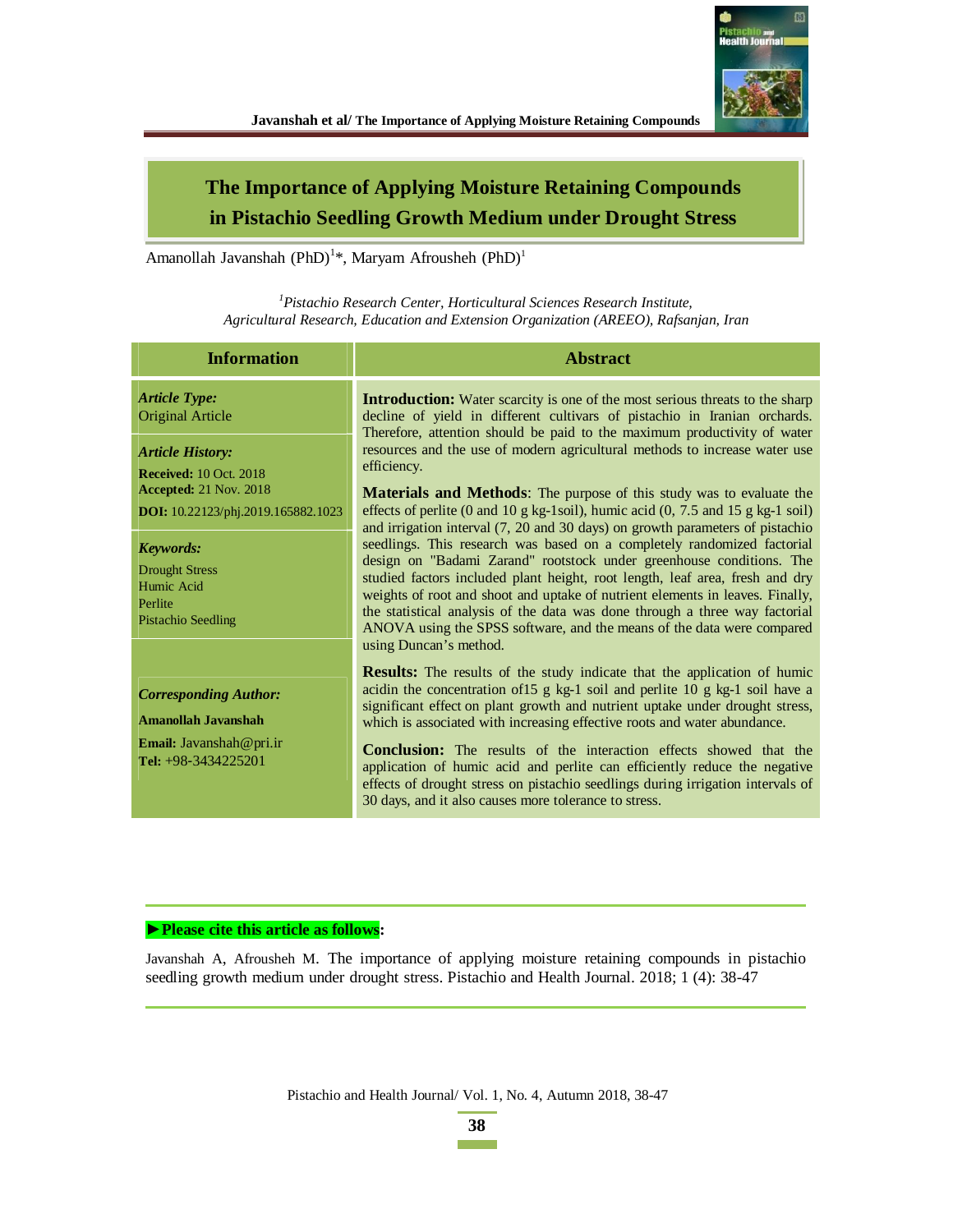# **1. Introduction**

Climate change has already started, and greenhouse gases have increased in the global scale. The phenology, physiology, distribution and interactions of plants are mostly determined by climate [1, 2]. Irrigation plays an important role in crop production in arid and semi-arid regions. Therefore, the maximum efficiency of water resources and the application of modern agricultural methods should be taken seriously to increase water use efficiency. Pistachio, which belongs to the Anacardiaceae family, has a high level of tolerance to drought and also has economic importance in Iran [3]. Although adult pistachio trees are known to be tolerant of drought, studies have shown that physiological adaptation of pistachio seedlings to drought limits growth [4]. Therefore, the use of methods and technologies that result in maximum efficiency of water should be considered in such circumstances. The application of moisture-retaining compounds is one of these methods [5]. Although microirrigation methods reduce water in the wetted surface of the soil and improve irrigation efficiency, there are still significant amounts of irrigation water wasted through soil surface transpiration by weeds [6]. Humic acid as an organic complex affects soil properties and the physiological characteristics of plants due to its carboxyl (COOH–) and phenolic (OH–) groups. Many studies have demonstrated the positive effects of humic acids on nutrient uptake [7], the growth of root length [8], and also the fresh and dry weights of plants [9-10]. Perlite is an amorphous volcanic glass  $(SiO<sub>2</sub>)$ 

which has a relatively high water-holding capacity, typically formed by hydration. It can improve water uptake by three to four times of its weight. In fact, perlite is free of mineral nutrients [11]. Mohammadi and Mohammad Abadi investigated the effects of perlite on irrigation intervals of pistachio trees in Rafsanjan pistachio orchards. Their results showed that the highest profitability was related to the use of 3 tons of perlite per hectare with animal manure [12]. Therefore, in this experiment we studied the role of perlite and humic acid to save water and to improve growth of pistachio seedlings under drought stress.

#### **2. Materials and Methods**

The greenhouse experiments were carried out to study the effect of moisture retaining compounds (humic acid and perlite) on the morphological indices and nutrient uptake in Pistachio seedlings ("Badami Zarand") during growth seasons in Iran, Rafsanjan (Elevation 1469 m, Latitude East 56, Longitude North 30). The soil properties in this study included sandy loam texture with pH: 8.4 and EC: 1.8  $dS$  m<sup>-1</sup> and sufficient nutrient elements. The soil sample was air-dried and passed through a 4 mm sieve. About 4 kg of the soil was placed into plastic pots. Before planting, pistachio seeds were sterilized three times with 10% Sodium hypochlorite for 10-12 minutes, washed in each stage and soaked in distilled water for 24 hours [13]. One seedling ("Badami Zarand") was sown in a plastic pot in greenhouse conditions. After germination, one seedling was kept in each pot. The application of treatments were performed on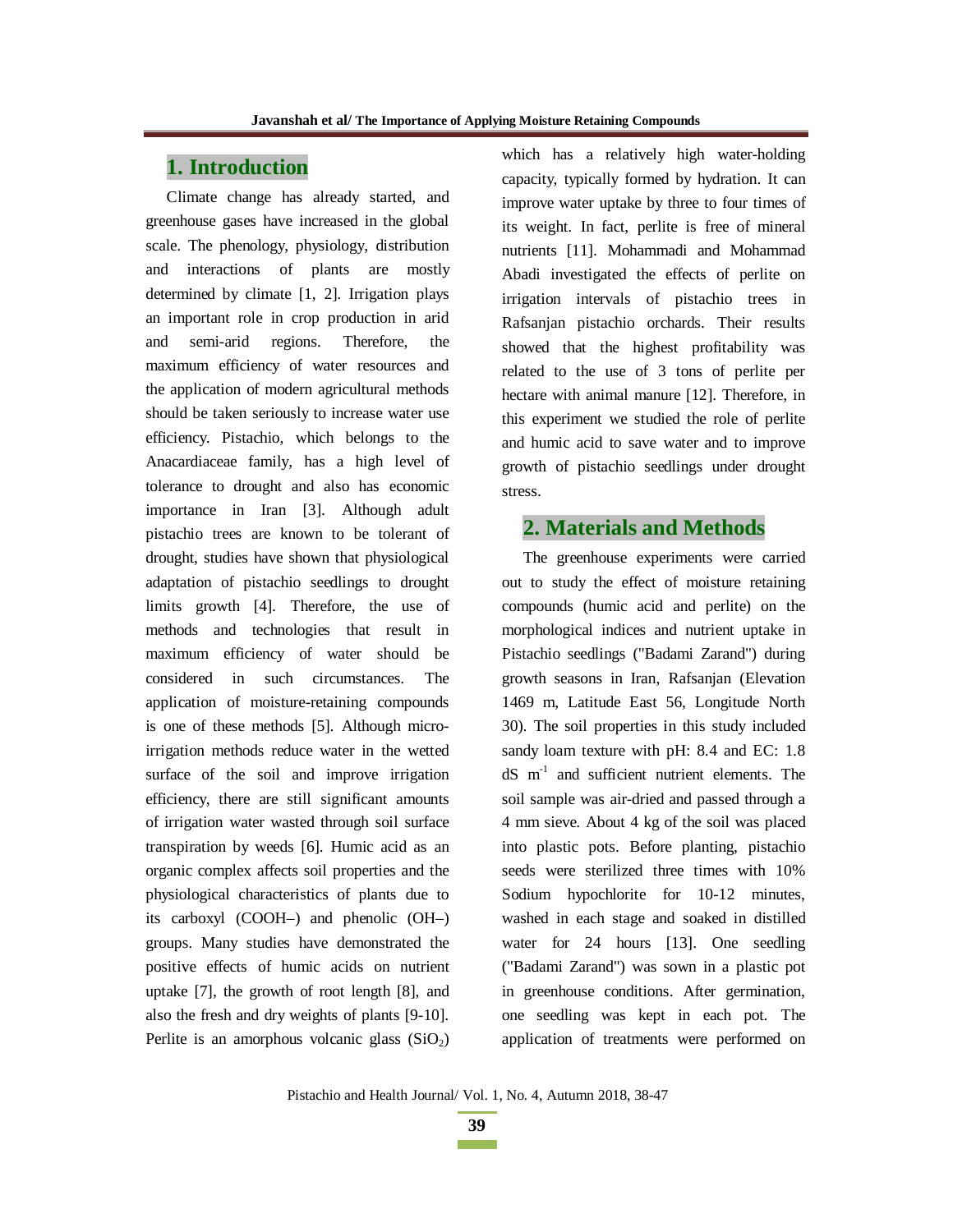one-year-old seedlings. The various concentration of humic acid (0, 7.5 and 15 g  $kg^{-1}$  soil) and perlite (0 and 10 g kg<sup>-1</sup>soil) were added to the pots and mixed into soil. This research was conducted in a completely randomized factorial design. Treatments included irrigation intervals (7, 20 and 30 days), humic acid (the substance of coal mine oxide from Tab as with humic purity of 60%)  $(0, 7.5 \text{ and } 15 \text{ g kg}^{-1} \text{ soil})$  and two levels of perlite (coarse) (0 and 10 g  $kg^{-1}$ soil) with three replications. After seven months of vegetative growth, the plants were harvested. The studied factors included plant height, root length, leaf area (Leaf Area Meter, AM200, ADC, Bioscientific LTD, UK), fresh weight of root and shoot. Plant samples were dried at 65°C and dry weight of root and shoot was determined. In order to determine uptake of the elements, the plant samples were dry digested using HCl. The samples were analyzed for phosphorus by tri-acid digestion using vanadomolybdo phosphoric acid yellow color method by spectrophotometry and plant potassium by flame photometry through Olsen method [3]. The Fe<sup>+</sup>,  $\text{Zn}^{+2}$  and  $\text{Mn}^{+2}$ values were determined through the inductively coupled plasma mass spectrometry method (ICP-OES) [14]. Finally, the statistical analysis of the data was done through a three way ANOVA using the SPSS software and the means of the data were compared using Duncan's method at 1% and 5% levels.

# **3. Results**

# **3.1. The effect of humic acid on the growth of pistachio seedlings**

In this study, the interaction effect of humic acid, perlite and irrigation interval on height, root length, fresh and dry weight of shoot and root were statistically significant at the 1% level (Table 1). Drought stress decreased the growth of pistachio seedlings. Reductions of height, leaf area, fresh and dry weight of shoot were observed under drought stress (Table 2).

| <b>Means Square</b>              |                |                        |                       |                           |                             |                             |                          |  |  |
|----------------------------------|----------------|------------------------|-----------------------|---------------------------|-----------------------------|-----------------------------|--------------------------|--|--|
|                                  |                |                        |                       |                           |                             |                             |                          |  |  |
| Source of<br>variance            | DF             | Height                 | <b>Root</b><br>length | Leaf area $\text{(mm}^2)$ | Dry weight<br>of root $(g)$ | Dry weight<br>of stem $(g)$ | Dry weight of<br>leaf(g) |  |  |
| Humic $acid(A)$                  | $\overline{2}$ | $7.755$ <sup>ns</sup>  | $24.125*$             | 80783612.89**             | $13.467$ <sup>ns</sup>      | $7.443$ <sup>ns</sup>       | $0.04***$                |  |  |
| <b>Interval</b><br>irrigation(B) | $\overline{2}$ | 516.96**               | 86.742**              | 53676298.55**             | $20.129*$                   | $104.69$ **                 | $0.099**$                |  |  |
| Perlite(C)                       | $\mathbf{1}$   | 188.907**              | 28.167 <sup>ns</sup>  | 39792920.10 <sup>ns</sup> | $13.023$ <sup>ns</sup>      | $0.089$ <sup>ns</sup>       | $0.005$ <sup>ns</sup>    |  |  |
| $A^*B$                           | $\overline{4}$ | $29.421$ <sup>ns</sup> | $31.75***$            | 36599151.14**             | $6.792^{ns}$                | 7.63 <sup>ns</sup>          | $0.014^*$                |  |  |
| $A^*C$                           | $\overline{2}$ | 123.06**               | $22.79*$              | 90968619.19**             | 2.406 <sup>ns</sup>         | $10.377$ <sup>ns</sup>      | $0.011$ <sup>ns</sup>    |  |  |
| $B*C$                            | $\overline{2}$ | $61.68$ <sup>ns</sup>  | $6.167^{ns}$          | 3333166.25 <sup>ns</sup>  | $5.141$ <sup>ns</sup>       | $5.33$ <sup>ns</sup>        | $0.039**$                |  |  |
| $A^*B^*C$                        | $\overline{4}$ | $71.255***$            | $19.54***$            | 34947379.96**             | 17.705**                    | $26.83***$                  | $0.021***$               |  |  |
| Error                            | 36             | 20.505                 | 4.69                  | 5780422.95                | 4.23                        | 6.0262                      | 0.005                    |  |  |
| $CV\%$                           | ٠              | 9.16                   | 7.244                 | 14.01                     | 15.13                       | 13.03                       | 12.9                     |  |  |

**Table 1.** The effect of humic acid, perlite and irrigation intervals on the growth parameters of pistachio seedlings: The results of a three way factorial ANOVA.

Significant \*\*P< 0.01, \*P< 0.05 and Non-Significant (NS)

Pistachio and Health Journal/ Vol. 1, No. 4, Autumn 2018, 38-47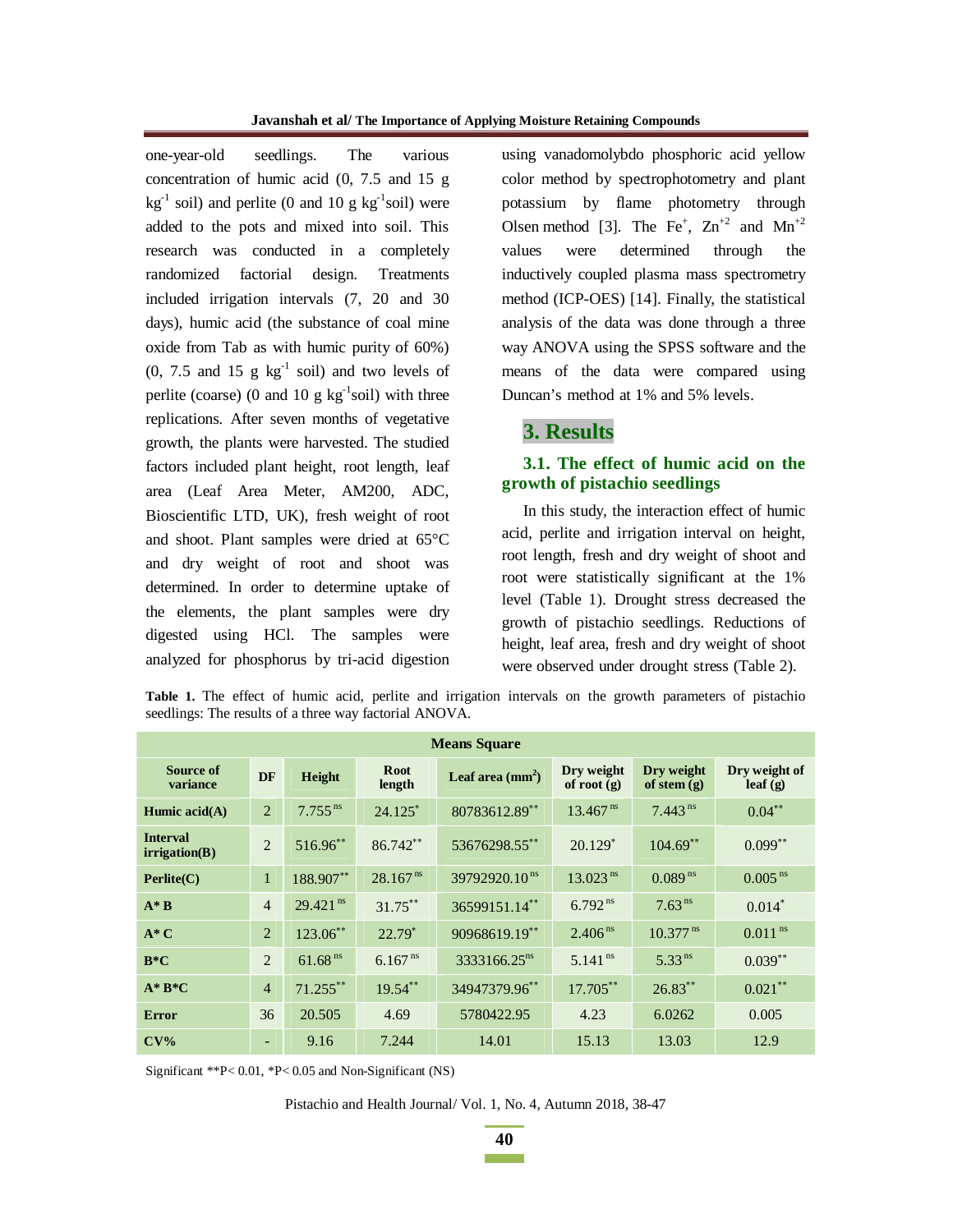| <b>Means Square</b>                                            |                       |                 |                       |                              |                             |                                      |                             |  |
|----------------------------------------------------------------|-----------------------|-----------------|-----------------------|------------------------------|-----------------------------|--------------------------------------|-----------------------------|--|
| <b>Factors</b>                                                 | <b>Treatments</b>     | Height          | <b>Root</b><br>length | Leaf area<br>$\text{(mm}^2)$ | Dry weight<br>of root $(g)$ | <b>Fresh weight</b><br>of stem $(g)$ | Dry weight<br>of leaf $(g)$ |  |
|                                                                | $\overline{0}$        | 48.66 a         | 27.41 b               | 15826 a                      | 5.19a                       | 7.17a                                | 0.315 b                     |  |
| Humic acid                                                     | 7/5                   | 47.4 a          | 29.33 a               | 18161 ab                     | 4.87 ab                     | 8.28 a                               | 0.396a                      |  |
|                                                                | 15                    | 47.6 a          | 30.25 a               | 20507 a                      | 4.47 ab                     | 8.28 a                               | 0.409a                      |  |
|                                                                | $\overline{7}$        | 67.66 a         | 24.66 b               | 24138 a                      | 4.47 b                      | 8.45 a                               | 0.5417a                     |  |
| irrigation<br>Interval                                         | 20                    | 52.66 b         | 26.39 b               | 13261 b                      | 6.749 a                     | 6.6 <sub>b</sub>                     | 0.3342 b                    |  |
|                                                                | 30                    | 45.11 c         | 36.39 a               | 9116.5 c                     | 6.723a                      | 4.6c                                 | 0.2048c                     |  |
| Perlite                                                        | $\overline{0}$        | 44.76 b         | 27.27 a               | 17499 a                      | 4.78 a                      | 7.87 a                               | 0.347a                      |  |
|                                                                | 10                    | 49.3 a          | 28.72 a               | 16865 a                      | 5.57 a                      | 7.95a                                | 0.366a                      |  |
|                                                                | $I_7P_0H_0$           | 67 a            | 24 fg                 | 24138 ab                     | 5d                          | 8.03 <sub>b</sub>                    | $0.54$ ab                   |  |
|                                                                | $I_7P_0H_{7.5}$       | 56 bc           | 23 g                  | 26205 a                      | 4.71 de                     | 8.75 ab                              | $0.53$ ab                   |  |
|                                                                | $I_7P_0H_{15}$        | 52 cd           | 30.5 bc               | 23713 ab                     | 4.05 de                     | 8.08 <sub>b</sub>                    | $0.54$ ab                   |  |
|                                                                | $I_7P_{10}H_0$        | 45f             | $25.5$ defg           | 23763ab                      | 4.17 de                     | 9.13 ab                              | $0.52$ ab                   |  |
|                                                                | $I_7P_{10}H_{7.5}$    | 56 <sub>b</sub> | 29 bcd                | 21280 b                      | 4.37 de                     | 9.7 ab                               | $0.53$ ab                   |  |
|                                                                | $I_7P_{10}H_{15}$     | 52 cd           | 32.5 ab               | 22281 b                      | 5.08 <sub>d</sub>           | 9.04 ab                              | $0.52$ ab                   |  |
| Interaction effects (irrigation Interval* Perlite* Humic acid) | $I_{20}P_0H_0$        | 52 cd           | $26.5$ cdefg          | 13261 d                      | 6.69a                       | 6.44 с                               | 0.38c                       |  |
|                                                                | $I_{20}P_0H_{7.5}$    | 49 d            | 28 cdef               | 16204 c                      | 4.24 de                     | 6.52 bc                              | $0.42$ bc                   |  |
|                                                                | $I_{20}P_0H_{15}$     | 52 d            | 28.5 bcde             | 18701 bc                     | 5.02 <sub>d</sub>           | 7.83 <sub>b</sub>                    | 0.36 <sub>b</sub>           |  |
|                                                                | $I_{20}P_{10}H_0$     | 55 bc           | $29.5$ defg           | 19130 bc                     | 4.87 d                      | 6.83 bc                              | $0.43$ bc                   |  |
|                                                                | $I_{20}P_{10}H_{7.5}$ | 53 cd           | 27.5 cdef             | 19408 bc                     | 5.08 <sub>d</sub>           | 7.9 <sub>b</sub>                     | $0.42$ bc                   |  |
|                                                                | $I_{20}P_{10}H_{15}$  | 54 cd           | 29.5 bcd              | 17739 с                      | 5.59 cd                     | 8.24 b                               | 0.36 <sub>b</sub>           |  |
|                                                                | $I_{30}P_0H_0$        | 45 f            | 36 a                  | 9116 e                       | 6.29 <sub>b</sub>           | 4.69d                                | 0.21e                       |  |
|                                                                | $I_{30}P_0H_{7.5}$    | 51 d            | $26.5$ cdefg          | 11814 d                      | 4.11 de                     | 6.24c                                | 0.35c                       |  |
|                                                                | $I_{30}P_0H_{15}$     | 52 d            | 29 bcd                | 11662 d                      | 3.88 de                     | 6.27c                                | 0.35c                       |  |
|                                                                | $I_{30}P_{10}H_0$     | 49 de           | 30.5 bc               | 13178 d                      | 4.83 d                      | 6.51 c                               | 0.25d                       |  |
|                                                                | $I_{30}P_{10}H_{7.5}$ | 50 cde          | $24.5$ efg            | 14056 d                      | 4.65d                       | 6.58 c                               | 0.32c                       |  |
|                                                                | $I_{30}P_{10}H_{15}$  | 51 cde          | 27 cdefg              | 14346 d                      | 4.54d                       | 6.26c                                | 0.34c                       |  |

**Table 2.** The mean comparisons of humic acid, perlite and irrigation intervals on the growth parameters of pistachio seedlings: The results of Duncan's method

Means followed by same letter are not significantly different using Duncan's method

Pistachio and Health Journal/ Vol. 1, No. 4, Autumn 2018, 38-47

**41**   $\sim 10^{11}$  m  $^{-1}$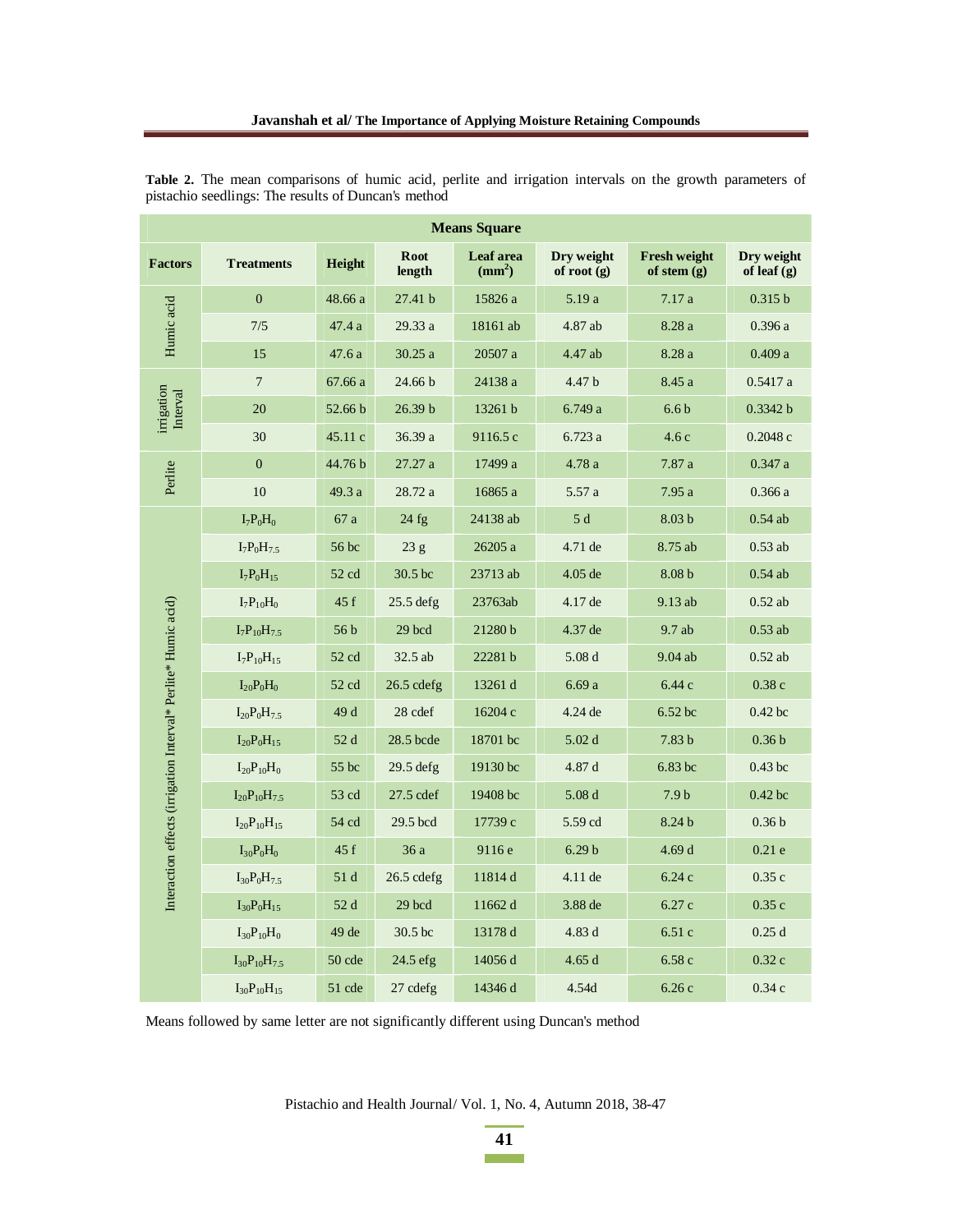The comparison of means using Duncan's method showed that the root length and dry weight of leaves increased by applying humic acid. Also, the application of perlite significantly increased the height of seedlings (Table 2). In this study, the interaction effect of humic acid, perlite and irrigation interval showed that humic acid significantly increased the seedling height, leaf area and fresh and dry weight of the stem and fresh and dry weight of the leaf compared to control (without humic acid and perlite) in an irrigation interval of 30 days. The results showed that humic acid decreased seedling height in an irrigation interval 7 days, which was related to producing more lateral branches in this irrigation interval. It was also indicated that perlite (10 g  $kg^{-1}$  soil), similar to humic acid, was able to reduce the effects of drought stress in 30 days irrigation intervals as compared to control (without humic acid and perlite) (Table 2). The comparison of means using Duncan's method did not show any significant effect on

the dry weight of root in perlite and humic acid treatments (Table 1 and 2). The results of the comparison of root length means showed that in irrigation interval of 7 days, the maximum root length was in the treatment of humic acid 15 g kg<sup>-1</sup> soil plus perlite 10 g kg<sup>-1</sup> soil. There was no significant difference between treatments in 20 days irrigation intervals. However, in irrigation intervals of 30 days, the highest root length was in the control treatment (without humic acid and perlite) (Table 2).

#### **3.2. The effect of humic acid on nutrient uptake of pistachio seedlings**

Drought stress had negative effects on the uptake of the nutrient element in pistachio seedlings. The results from the analysis of variance showed that the uptake of phosphor, calcium and zinc were statistically significant at 1%, and the uptake of potassium, iron and manganese were statistically significant at 5% (Table 3).

| Table 3. The effect of humic acid, perlite and irrigation intervals on nutrient uptake of pistachio seedlings: The |  |  |
|--------------------------------------------------------------------------------------------------------------------|--|--|
| results of a three way factorial ANOVA.                                                                            |  |  |

| <b>Means Square</b>            |                |                       |                       |                       |                     |                       |                     |  |  |
|--------------------------------|----------------|-----------------------|-----------------------|-----------------------|---------------------|-----------------------|---------------------|--|--|
| <b>Source of variance</b>      | <b>DF</b>      | $P(\%)$               | $K(\%)$               | Ca (%)                | Fe (g $100g-1 DM$ ) | $Zn$ (g $100g-1 DM$ ) | $Mn (g 100g-1 DM)$  |  |  |
| Humic acid $(A)$               | $\overline{2}$ | $0.004***$            | $0.13*$               | $0.069*$              | 274395.7**          | $119.515***$          | 198.74*             |  |  |
| <b>Interval irrigation (B)</b> | 2              | $0.003***$            | $0.046*$              | $0.312**$             | 243550.55**         | 458.176**             | $461.65*$           |  |  |
| Perlite(C)                     | $\mathbf{1}$   | $0.002$ <sup>ns</sup> | $0.108*$              | $0.134$ <sup>ns</sup> | 287700.304**        | $1102.8$ **           | 12.76 <sup>ns</sup> |  |  |
| $A^*B$                         | $\overline{4}$ | $0.006***$            | $0.122$ <sup>ns</sup> | $0.108$ <sup>ns</sup> | $122443*$           | 891.81**              | $1023.53$ **        |  |  |
| $A^*C$                         | 2              | $0.001$ <sup>ns</sup> | $0.602**$             | $0.422***$            | 6823.351**          | $605.612**$           | $1369.8*$           |  |  |
| $B*C$                          | $\overline{2}$ | $0.001$ <sup>ns</sup> | $0.133$ <sup>ns</sup> | $0.252$ <sup>ns</sup> | 28555.076**         | 699.51**              | 1059.733*           |  |  |
| $A^*B^*C$                      | $\overline{4}$ | $0.002***$            | $0.068*$              | $0.362***$            | 129775.59*          | 263.43**              | 238.167*            |  |  |
| <b>Error</b>                   | 36             | 0.000                 | 0.108                 | 0.046                 | 29421.52            | 41.56                 | 257811.5            |  |  |
| $CV\%$                         | ٠              | 9.8                   | 8.9                   | 10.09                 | 8.8                 | 9.5                   | 7.4                 |  |  |

Significant \*\*P< 0.01, at \*P< 0.05 and Non-Significant (NS)

Pistachio and Health Journal/ Vol. 1, No. 4, Autumn 2018, 38-47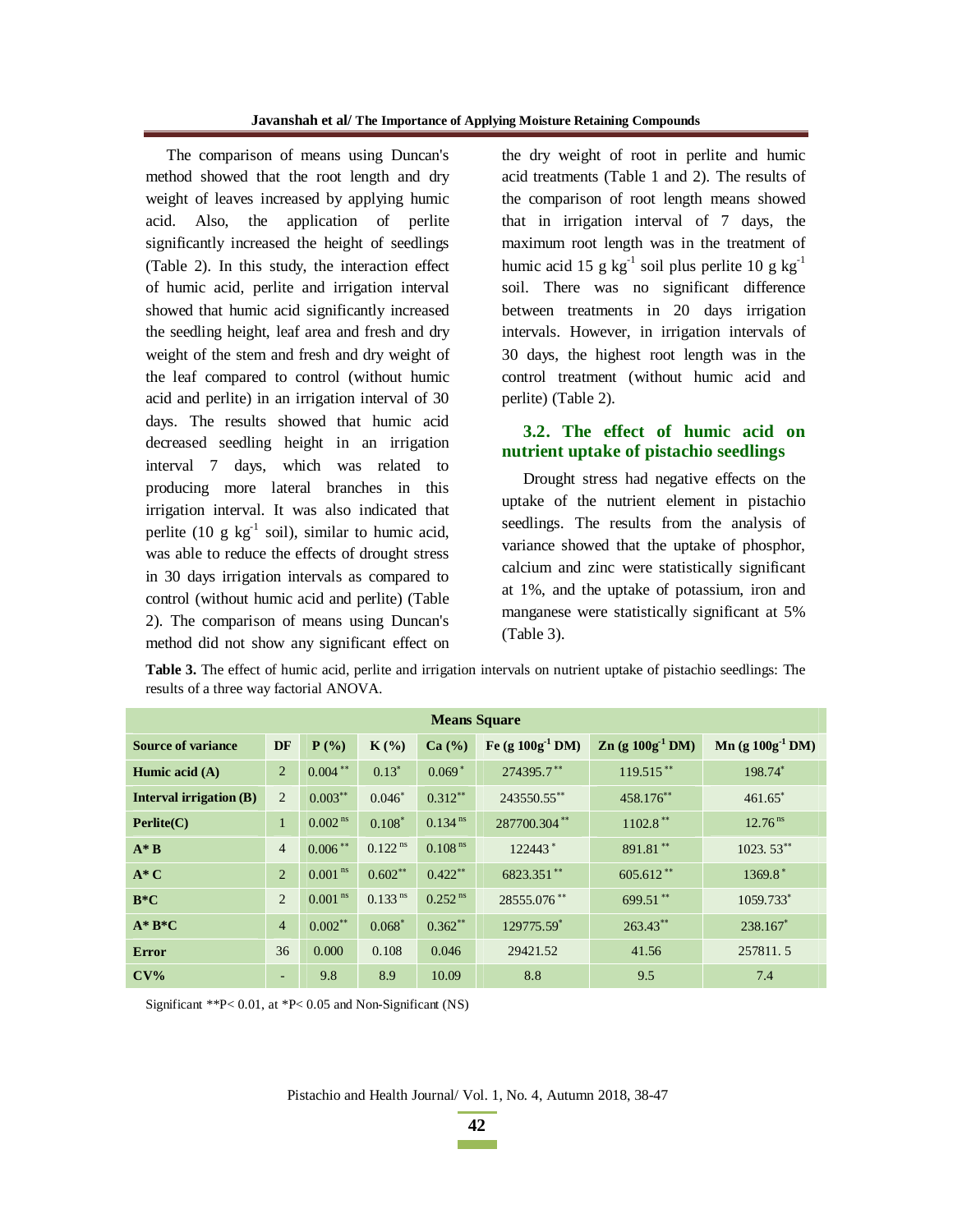Reductions of nutrient elements were observed under drought stress (Table 4). The comparison of means by Duncan's method showed that the uptake of potassium, phosphor, calcium, zinc, iron and manganese increased by applying humic acid. Also, it was

found that applying perlite significantly increased the uptake of potassium, iron and zinc elements (Table 4). The results of the interaction effect between humic acid, perlite and irrigation interval are shown in the table 4.

**Table 4.** The mean comparisons of humic acid, perlite and irrigation intervals on nutrient uptake of pistachio seedlings: The results of Duncan's method.

| <b>Means Square</b>                                            |                       |                   |                    |                   |              |                                       |                                |  |
|----------------------------------------------------------------|-----------------------|-------------------|--------------------|-------------------|--------------|---------------------------------------|--------------------------------|--|
| <b>Factors</b>                                                 | <b>Treatments</b>     | $P(\% )$          | $K(\%)$            | Ca (%)            | Fe $(mg l1)$ | $\mathbf{Zn}$ (mg $\mathbf{l}^{-1}$ ) | $\text{Mn}$ (mg $\text{L}^1$ ) |  |
| Humic<br>acid                                                  | $\boldsymbol{0}$      | 0.1512 b          | 1.23 <sub>b</sub>  | 1.28 <sub>b</sub> | 419.24 b     | 34.29 c                               | 31.508 b                       |  |
|                                                                | 7/5                   | 0.1763a           | 1.76a              | 1.63a             | 592.8 b      | 54.08 b                               | 36.042 a                       |  |
|                                                                | 15                    | 0.1813a           | 1.86 a             | 1.76a             | 653.9 a      | 75.74 a                               | 38.6 a                         |  |
| irrigation<br>Interval                                         | $\overline{7}$        | 0.074a            | 0.6185a            | 0.4951a           | 195.14 a     | 10.903 a                              | 16.313 a                       |  |
|                                                                | 20                    | 0.045 b           | 0.4284 b           | 0.4561 b          | 109.94b      | 5.2432 b                              | 11.536 b                       |  |
|                                                                | 30                    | 0.032c            | 0.4004a            | 0.3832 b          | 80.69 с      | 4.1431 b                              | 8.3979 с                       |  |
|                                                                | $\boldsymbol{0}$      | 0.16a             | 1.102 b            | 1.74a             | 482.32 b     | 45.139 b                              | 35.894 a                       |  |
| Perlite                                                        | 10                    | 0.15a             | 1.812a             | 1.64a             | 428.31 a     | 87.06 a                               | 34.922 a                       |  |
|                                                                | $I_7P_0H_0$           | $0.07$ cd         | 0.62c              | 0.5e              | 195.0139 с   | 10.90239 d                            | 16.31368 c                     |  |
|                                                                | $I_7P_0H_{7.5}$       | $0.1$ ab          | $0.72$ bc          | 0.56d             | 229.4751 b   | 12.48915 d                            | 21.20445 ab                    |  |
|                                                                | $I_7P_0H_{15}$        | 0.11a             | 0.78 <sub>bc</sub> | $0.7$ cd          | 258.5426 a   | 11.00628 d                            | 19.79985b                      |  |
| Interaction effects (irrigation Interval* Perlite* Humic acid) | $I_7P_{10}H_0$        | $0.07$ cd         | 0.62c              | 0.58d             | 249.295 a    | 12.09975 d                            | 22.8855 ab                     |  |
|                                                                | $I_7P_{10}H_{7.5}$    | 0.09 <sub>b</sub> | $0.88$ bc          | 0.58d             | 227.3394 b   | 10.28008 d                            | 21.99028 ab                    |  |
|                                                                | $I_7P_{10}H_{15}$     | 0.09 <sub>b</sub> | 1.06a              | 0.7cd             | 261.97 a     | 13.3331 d                             | 26.25565 a                     |  |
|                                                                | $I_{20}P_0H_0$        | 0.05e             | 0.43d              | 0.46f             | 109.949 e    | 5.2432 f                              | 11.526 d                       |  |
|                                                                | $I_{20}P_0H_{7.5}$    | $0.06$ de         | 0.69 <sub>bc</sub> | 0.84c             | 160.9815 cd  | 19.7094 b                             | 16.1463 с                      |  |
|                                                                | $I_{20}P_0H_{15}$     | 0.06d             | 0.79 <sub>b</sub>  | 1.22a             | 150.4373 cd  | 30.4911 a                             | 15.74235 c                     |  |
|                                                                | $I_{20}P_{10}H_0$     | $0.05$ de         | 0.58c              | 0.43f             | 96.063 e     | 10.593 d                              | 11.429 d                       |  |
|                                                                | $I_{20}P_{10}H_{7.5}$ | 0.06d             | $0.67$ bc          | $0.53$ de         | 136.815 d    | 15.785 c                              | 15.2425 c                      |  |
|                                                                | $I_{20}P_{10}H_{15}$  | 0.06d             | 0.6c               | 0.87c             | 181.824 c    | 18.8453 bc                            | 20.71563b                      |  |
|                                                                | $I_{30}P_0H_0$        | 0.03f             | 0.43d              | 0.38f             | 80.69715f    | 4.14315 f                             | 8.3979 e                       |  |
|                                                                | $I_{30}P_0H_{7.5}$    | 0.06d             | 0.58c              | 0.66d             | 104.7591 e   | 10.7646 d                             | 7.7616 e                       |  |
|                                                                | $I_{30}P_0H_{15}$     | 0.06d             | 0.6c               | 1.03 <sub>b</sub> | 102.467 e    | 12.60413 d                            | 14.091 cd                      |  |
|                                                                | $I_{30}P_{10}H_0$     | 0.03f             | 0.44d              | 0.36f             | 88.69715 ef  | 7.00785 e                             | 8.7696 e                       |  |
|                                                                | $I_{30}P_{10}H_{7.5}$ | 0.06d             | 0.55c              | 0.71d             | 104.7591 e   | 10.28075 d                            | 14.0794 cd                     |  |
|                                                                | $I_{30}P_{10}H_{15}$  | 0.06d             | 0.52c              | $0.48$ de         | 107.467 e    | 17.0863 c                             | 13.29983 cd                    |  |

Means followed by same letter are not significantly different using Duncan's method

Pistachio and Health Journal/ Vol. 1, No. 4, Autumn 2018, 38-47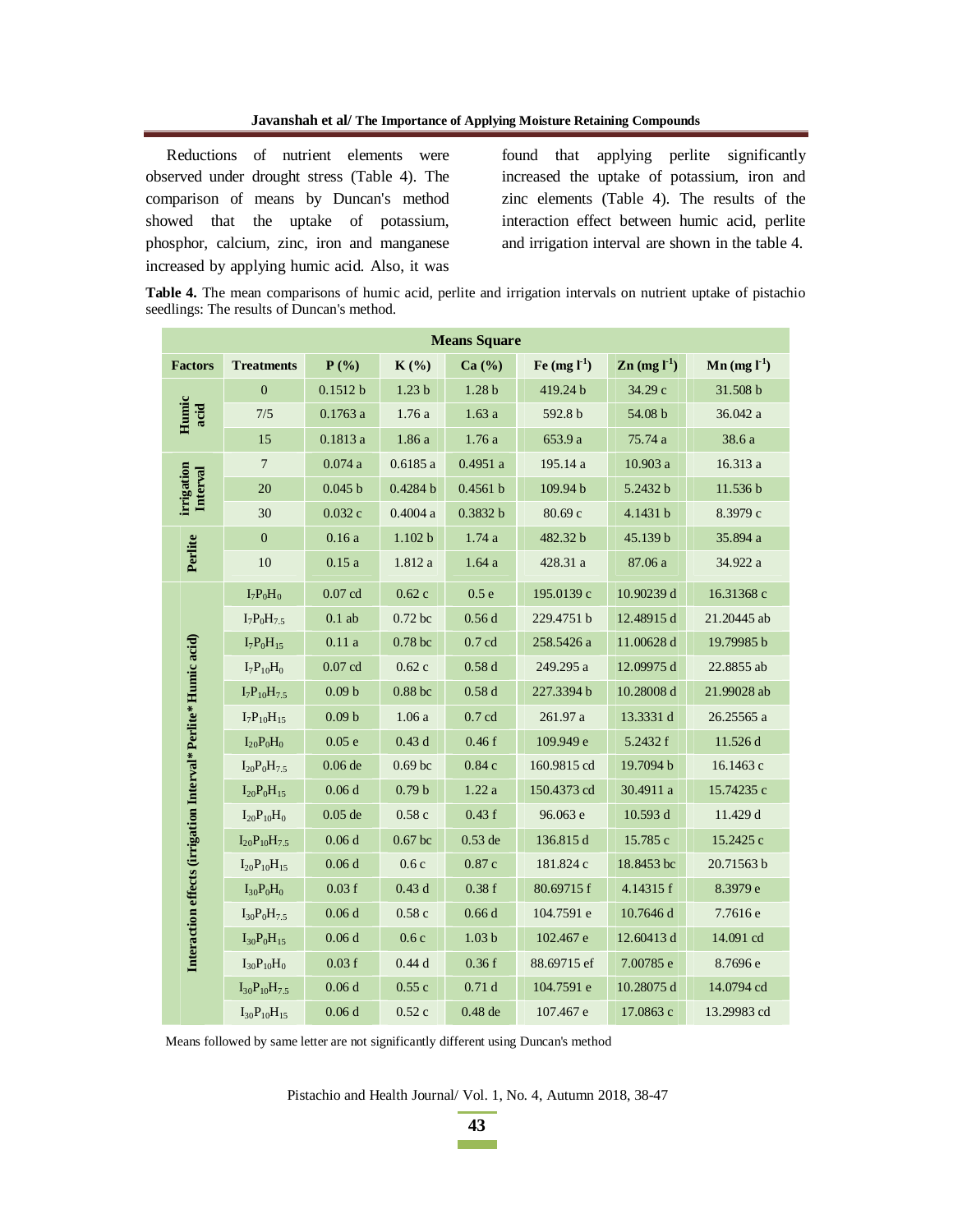The results of interaction effect showed that the application of humic acid significantly increased the nutrient uptake on pistachio seedlings under drought stress as compared with the control treatment (without humic acid and perlite in each irrigation interval).

The highest concentration of potassium uptake in the irrigation interval of 7 days was observed in the treatment with humic acid (15 g kg<sup>-1</sup> soil) with perlite (10 g kg<sup>-1</sup> soil). Under drought stress, the lowest uptake of potassium uptake in the irrigation interval of 30 days was observed in the control treatment (without humic acid and perlite) and perlite treatment 10 g  $kg^{-1}$  of soil without humic acid (Table 4).

The highest phosphor uptake in the irrigation interval of 7 days was observed in the humic acid treatment 15 g  $kg^{-1}$  soil without perlite treatment. The lowest phosphor uptake was observed in the irrigation intervals of 30 days without humic acid treatment in both with and without using perlite conditions. In the irrigation interval of 30 days, application of humic acid treatments (7.5 and 15 g  $kg^{-1}$ soil) significantly increased phosphor uptake in the plant in comparison with the treatment without humic acid in both with and without using perlite. But there was no significant difference between them. Calcium uptake decreased under drought stress in this study.

The results of interaction effects showed that humic acid (7.5 and 15 g  $kg^{-1}$  soil) had positive effects in irrigation intervals of 20 and 30 days, and the highest uptake was observed in the treatment of humic acid 15 g  $kg^{-1}$  soil without perlite. The comparison of means by Duncan's method showed that the maximum uptake of iron was in the humic acid treatment of 15 g / kg soil in irrigation interval of 7 days. The lowest was for the control treatment (without perlite and humic acid).

In irrigation intervals of 20 and 30 days, application of humic acid treatments (7.5 and 15 g  $kg^{-1}$  soil) in both with and without using perlite significantly increased iron uptake. The interaction effects of irrigation interval, humic acid and perlite on zinc uptake in pistachio seedlings are shown in table 4. The results of the comparison of means using Duncan test did not show any significant difference in irrigation intervals of 7 days. In the irrigation interval of 20 days, the highest zinc uptake in the treatment of humic acid was 15 g  $kg^{-1}$  soil without perlite, and the lowest uptake was observed in the treatment without humic acid and perlite. In the irrigation interval of 30 days, the highest of uptake was observed in the treatment of humic acid  $(15 \text{ g kg}^{-1} \text{ soil})$  and perlite (10 g  $kg^{-1}$  soil), and the lowest uptake was in the treatment without humic acid and perlite. The interaction effects of irrigation intervals, humic acid and perlite on manganese uptake of pistachio seedlings are shown in table 4. The results of the comparison of means with Duncan test in the irrigation interval of 7 days showed that the maximum uptake was observed in humic acid treatment of 15 g kg<sup>-1</sup> soil with perlite 10 g kg<sup>-1</sup> soil. The lowest uptake was for perlite and without humic acid treatment. In the irrigation interval of 30 days, humic acid  $(7.5 \text{ and } 15 \text{ g kg}^{-1} \text{ soil})$ with perlite treatments of 10 g  $kg^{-1}$  soil and treatment of humic acid 15 g  $kg^{-1}$  soil without perlite significantly increased the manganese uptake in the leaves.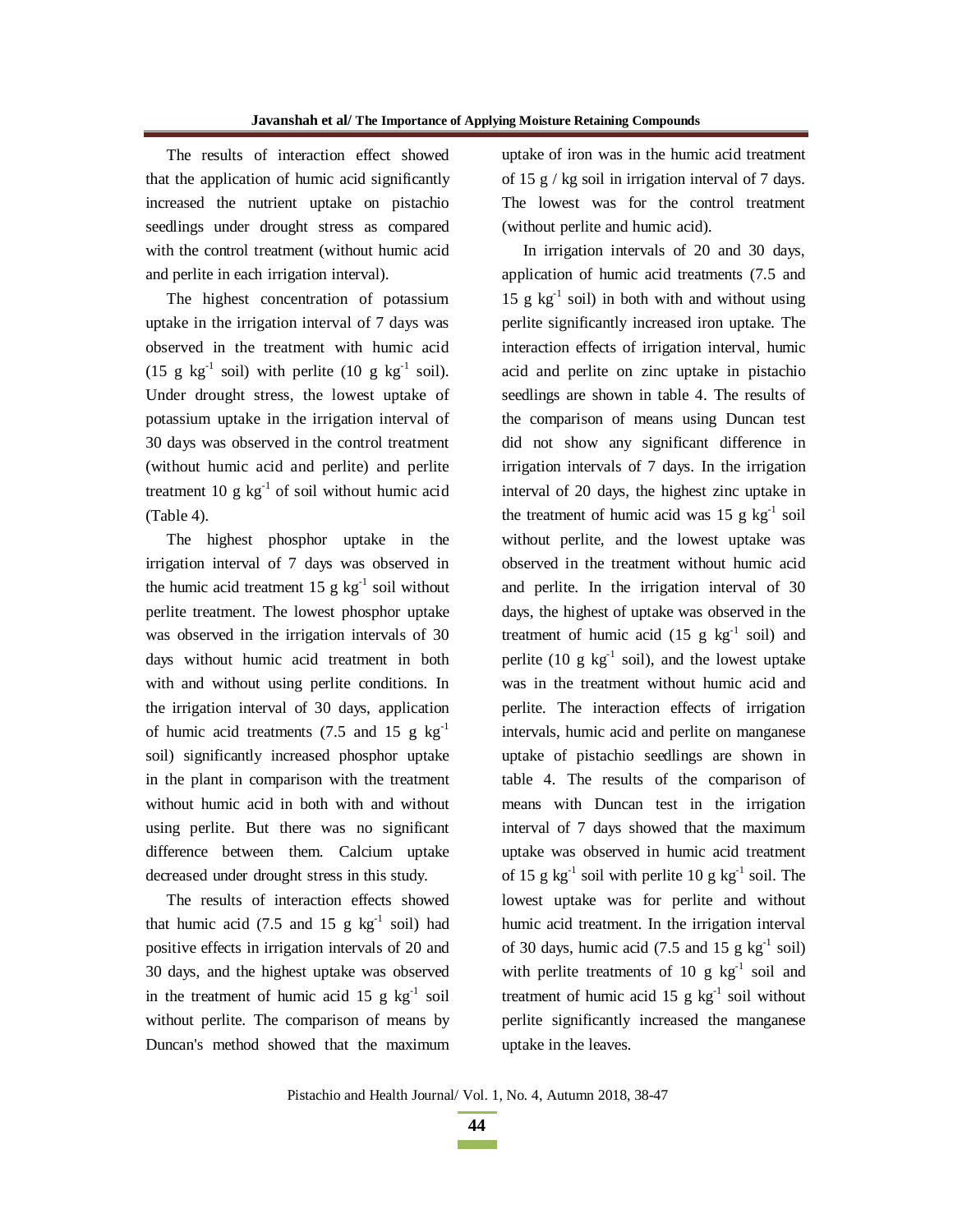# **4. Discussion**

Drought stress decreased the growth of the pistachio seedlings. Reductions of height, leaf area, fresh and dry weight of shoot were observed in drought stress. Reducing tungsten pressure during drought stress decreases cell growth, development, photosynthesis and, consequently, dry matter production [15], which is in line with the results of the present study. The effects of humic acid on plant growth, including the shoot and the amount of hair roots, were in line with the results obtained by many other researchers [16- 21, 13]. They reported that humic acid significantly increases plant growth. The results showed that perlite (10 g  $kg^{-1}$  soil) was able to reduce the effects of drought stress in 30 days irrigation intervals. The results of this study are agreement with the researchers' findings on pepper seedling growth (*Capsicum annuum grossum* var. Demre) and pistachio trees. The results of their studies showed that perlite has a positive effect on increasing the water-holding capacity and improving plant growth under stress [12, 22]. The comparison of means by Duncan's method did not show any significant effect on the dry weight of root in perlite and humic acid treatments. Mahajan and Tuteja reported that root growth under drought stress can also be increased in tolerant plants. This makes it possible for the root system to absorb more water from deeper layers of soil. In pistachio trees, the developmental habit of root is phreatophyte, which allows the root system to penetrate deeply into the soil [23]. Therefore, pistachio trees adapt to survive in long periods of drought [24], which is confirmed by the results

of this research. The structural characteristics of the humic acid include a large number of oxygen structural groups ( $c=$  o,  $CO<sub>2</sub>H<sub>2</sub>$ , and OH phenols) which reacts with these ionic elements. In some of these interactions, the complex of humic compounds with metal elements affects plant nutrition [25]. The literature has shown that the application of humic acid has a positive effect on plant growth parameters and nutrient uptake under drought tolerance [26, 27], which is in agreement with the results obtained in this study. The most important role of humic acid is in stimulating the growth of the root system. The researchers stated that the humic acid leads to the reconstruction of root morphology, which results in an increase in the level of root uptake [28-29], hence, increasing the uptake of the elements, especially phosphorus, which is in agreement with the results obtained in the present study under drought stress and with reduced transpiration. Therefore, the transfer of the calcium element into the tissues is slow [30]. The reduction of calcium uptake under drought stress conditions was in accordance with the results obtained in this study. The literature has shown that humic compounds can act as ligands and form complexes with metals [31, 32].

# **5. Conclusions**

The results showed that under drought stress, seedling height decreased by 33%. Leaf area and leaf dry weight decreased by 62%. However, the root length growth and root dry weight increased by 47%. The most important effect of humic acid was in increasing the effective hair root 11% and in the leaf dry weight 30%. Increasing the irrigation interval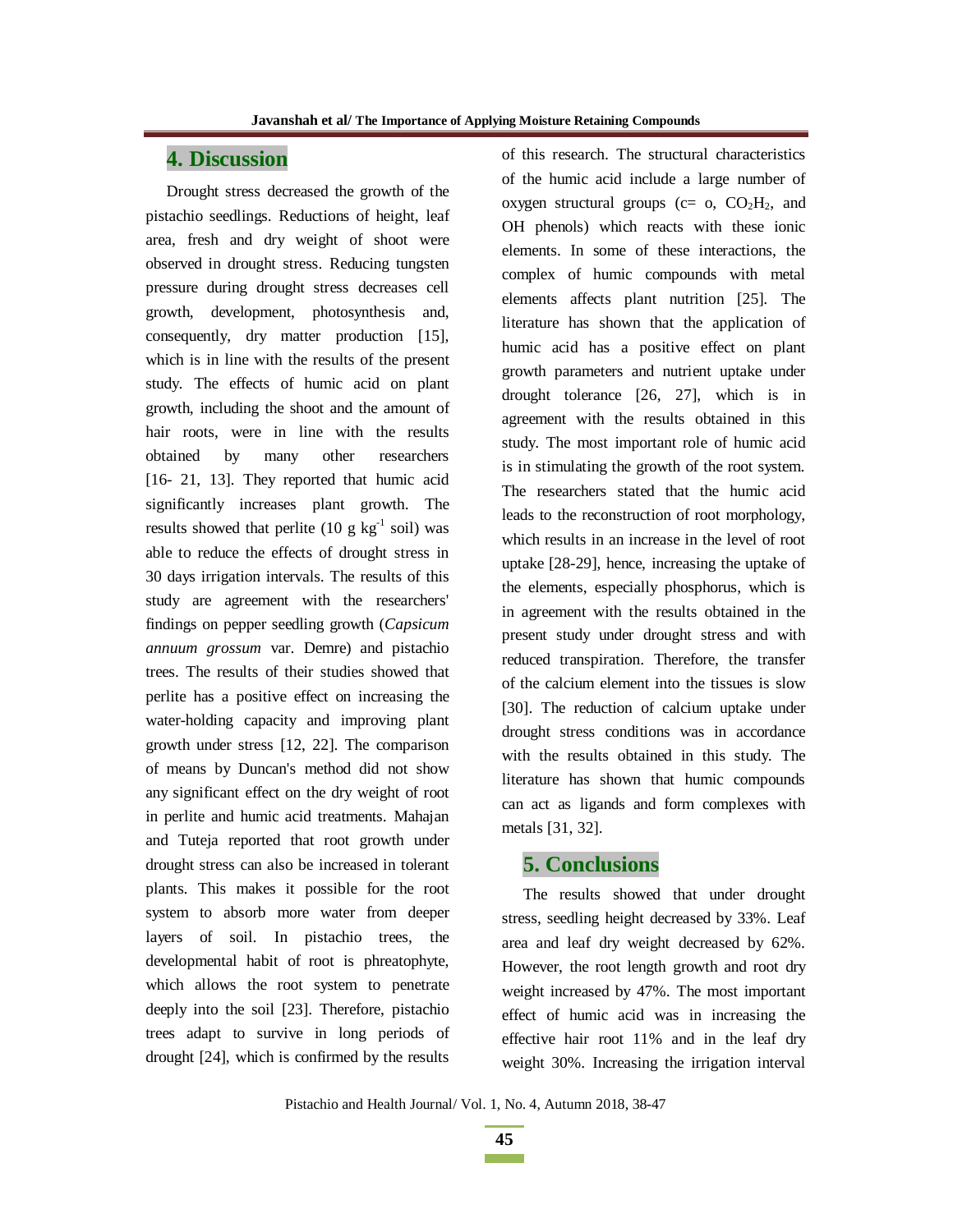significantly reduced the uptake of nutrients, especially micronutrients (iron 60%, copper 52%, zinc 60%, and manganese 49%). The results of the comparison of nutrient uptake showed that perlite treatments (iron 30%, potassium 64%, and zinc 2 times) and humic acid (51% potassium, calcium 37%, phosphorus 18%, manganese 24%, iron 55%, and zinc 2 times) improved nutrient uptake significantly, which is associated with increased effective hair roots and water abundance. Overall, the results of the interaction effects showed that the use of

# **References**

- 1- Doi H, Katano I. Phenological timings of leaf budburst with climate change in Japan. Agric. For. Meteorol. **2008**; 148:*512-516*.
- 2- Sheridan JA, Bickford D. Shrinking body size as an ecological response to climate change. Nat. Clim. Chang. **2011**; 1: *401-406*.
- 3- Afrousheh M, Ardalan M, Hokmabadi H, Afrousheh M. Nutrient deficiency disorders in *Pistacia vera* seedling rootstock in relation to ecophysiological, biochemical characteristics and uptake pattern of nutrients. Sci. Hort. **2010**; 124: *141–148*.
- 4- Esmaeilpour A, Javanshah A, Hokmabadi H, Panahi B, Alipour H. Pistachio horticulture research chapter. In: The strategy framework for developing and promoting pistachio research in Iran. Mehrnejad MR, Javanshah A, eds. Iran: Jomhori publication; **2010**. *p. 245*.
- 5- Turkmen O, Dursun A, Turan M, Erdinc C. Calcium and humic acid affect seed germination, growth and nutrient content of tomato (*Lycopersicon esculentum* L.) seedlings under saline soil conditions. Acta Hort. Scandinavica B. **2004**; 54: *168-174*.
- 6- Sedaghati N, Alizadeh A, Ansari H, Hosseinifard SJ. Study of changes in soil moisture and salinity
- under plastic mulch and drip irrigation in pistachio trees. Nuts. **2016**; 7(1):*21 -33*.

humic acid and perlite can effectively reduce the negative effects of drought stress on pistachio seedlings during irrigation intervals of 20 and 30 days and cause more tolerance of stress.

# **Conflict of interest**

The authors declare no conflicts of interest.

### **Acknowledgements**

We would like to thank the Pistachio Research Center in Rafsanjan for their financially supporting this research.

7- Mackowiak CL, Grossl PR, Bugbee BG. Beneficial effects of humic acid on micronutrient availability to wheat. Soil Science Society of America Journal. **2001**; 56: *1744-1750*.

- 8- Canellas LP, Dantas DJ, Aguiar NO. Probing the hormonal activity of fractionated molecular humic components in tomato auxin mutants. Ann. Appl. Biol. **2011**; 159: *202–211*.
- 9- Chen Y, Clapp CE, Magen H. Mechanisms of plant growth stimulation by humic substances: The role of organic-iron complexes. Soil. Sci. Plant Nutr. **2004**a; 50: *1089–1095*.
- 10- Chen Y, Nobili M, Aviad T. Stimulatory effect of humic substances on plant growth. In: Magdoft F, Ray R. eds: Soil organic matter in sustainable agriculture. Washington: CRC Press; **2004**b.
- 11- Khoshkhoy M, Shibani B, Rouhani A, Taftzali AS. Principles of gardening. Shiraz University Press; **1985**. *p.553*.
- 12- Mohammadabadi AM, Mohammadi AH, Sedaghati N, Ezatabadi MA, Javanshah A. Effect of different levels of perlite (Omran Muaman Chabahar Company) on the reduction of water stress in pistachio orchards. Final Report of Project**.** Pistachio Research Center, Horticultural Sciences Research Institute, Agricultural Research, Education and Extension Organization (AREEO), Rafsanjan, Iran. **2016**.

Pistachio and Health Journal/ Vol. 1, No. 4, Autumn 2018, 38-47